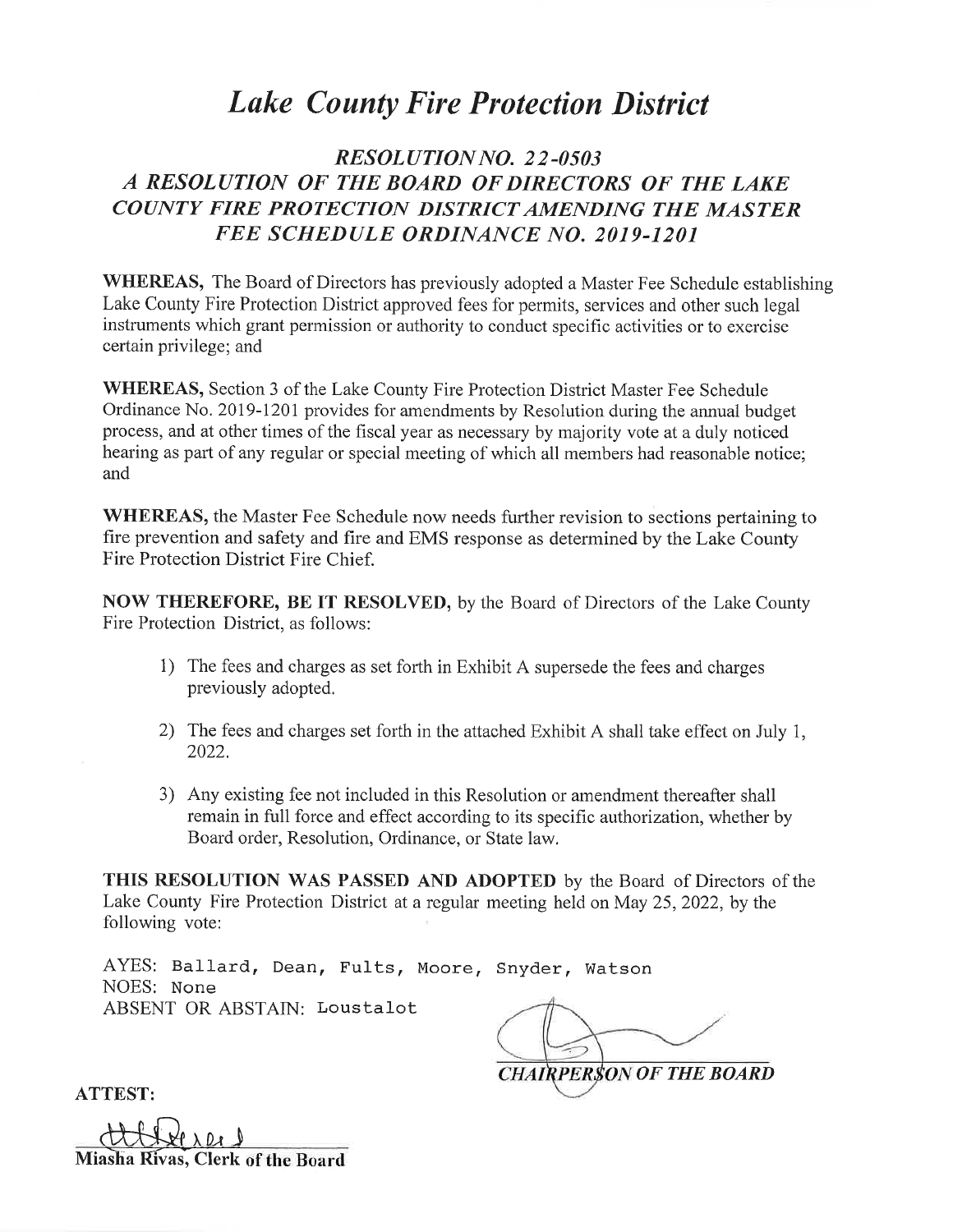# **Lake County Fire Protection District**

# MASTER FEE SCHEDULE

 All penalties are charged per occurrence All fees are due in full at the time of service For fees marked "Table" see separate fee table

## **Burn Permits**

Burn permits are issued annually when the burn ban is lifted. The permits expire on May 1st each year when the statewide burn ban takes effect.

|                       | <b>Fee Amount</b>             |
|-----------------------|-------------------------------|
| All burn permit types | Determined by Lake County Air |
|                       | Quality each year             |

## **Fire Sprinkler Systems - Water type**

Fees include 1 plan check, 1 plan check resubmittal, 1 rough-in inspection, 1 final inspection, and 1 reinspection. Any additional resubmittals or inspections are an additional cost as listed below.

If a resubmittal and/or reinspection is required due to a voluntary change by the client before the system is stamped, then additional resubmittal and/or reinspection costs apply as listed in this fee schedule.

If a resubmittal and/or reinspection is required due to a voluntary change by the client after the system is stamped, then new system fees apply.

|                                                                                    | <b>Fee Amount</b>          |
|------------------------------------------------------------------------------------|----------------------------|
| New commercial systems (4,999 sqft or less)                                        | \$738                      |
| New commercial systems (5,000 sqft or more)                                        | $$738 + $0.15$ /sqft       |
| Modified commercial system (5 devices or less)                                     | $$738 + $0.15$ /sqft       |
| Modified commercial system (6-15 devices)                                          | $$738 + $0.15$ /sqft       |
| Modified commercial system (16+ devices)                                           | Actual personnel hours +   |
|                                                                                    | admin rate $+$ \$0.15/sqft |
| New SFD residential systems (4,999 sqft or less)                                   | 270                        |
| New SFD residential systems (5,000 sqft or more)                                   | $$270 + $0.08/sqft$        |
| New residential systems (2-19 dwelling units)                                      | \$738                      |
| New residential systems (20-49 dwelling units)                                     | \$1,107                    |
| New residential systems (50-99 dwelling units)                                     | \$1,661                    |
| New residential systems (100+ dwelling units)                                      | \$3,321                    |
| Modified residential system                                                        | \$270                      |
| New-Underground Piping                                                             | \$250                      |
| Penalty - system install or use without approved plans and/or permits per occuranc | Double all fees            |

## **Fire Sprinkler Systems - Non-Water type (hoods, co2, etc)**

Fees include 1 plan check, 1 plan check resubmittal, 1 rough-in inspection, 1 final inspection, and 1 reinspection. Any additional resubmittals or inspections are an additional cost as listed below.

If a resubmittal and/or reinspection is required due to a voluntary change by the client before the system is stamped, then additional resubmittal and/or reinspection costs apply as listed in this fee schedule.

If a resubmittal and/or reinspection is required due to a voluntary change by the client after the system is stamped, then new system fees apply.

|                                                                                    | <b>Fee Amount</b> |
|------------------------------------------------------------------------------------|-------------------|
| New system                                                                         | \$370             |
| Modified system                                                                    | \$120             |
| Voluntary change to stamped system by client requiring new plans                   | \$370             |
| Penalty - system install or use without approved plans and/or permits per occuranc | Double all fees   |

**Fee Amount**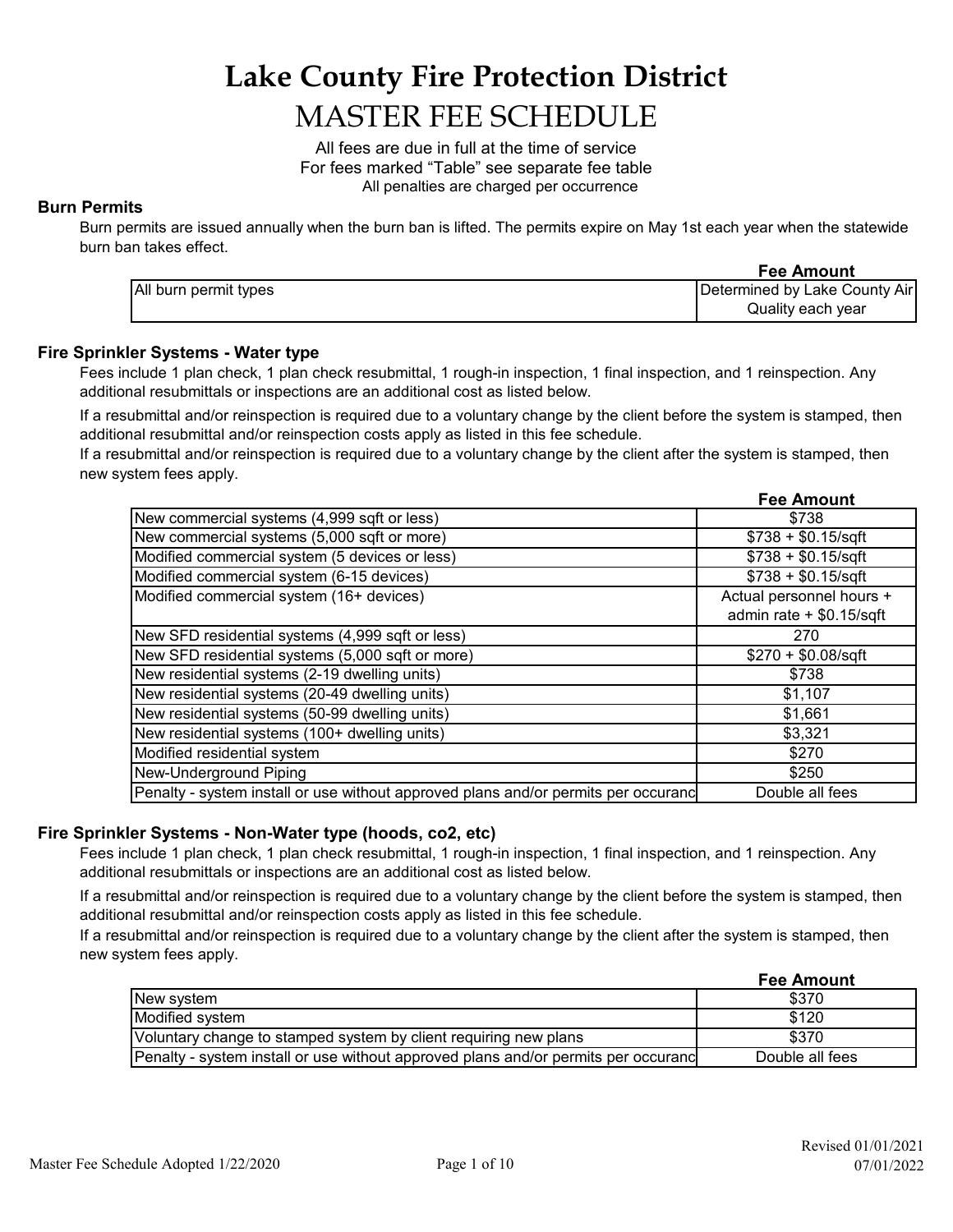## **Fire Alarm Systems**

Fees include 1 plan check, 1 plan check resubmittal, 1 rough-in inspection, 1 final inspection, and 1 reinspection. Any additional resubmittals or inspections are an additional cost as listed below.

If a resubmittal and/or reinspection is required due to a voluntary change by the client before the system is stamped, then additional resubmittal and/or reinspection costs apply as listed in this fee schedule.

If a resubmittal and/or reinspection is required due to a voluntary change by the client after the system is stamped, then new system fees apply.

|                                                                                    | <b>Fee Amount</b>    |
|------------------------------------------------------------------------------------|----------------------|
| New system (4,999 sqft or less)                                                    | \$735                |
| New system (5,000 sqft or more)                                                    | $$735 + $0.15$ /sqft |
| Modified system - 4 devices or less                                                | \$150                |
| Modified system - 5 devices or more                                                | $$738 + $0.15$ /sqft |
| Penalty - system install or use without approved plans and/or permits per occurand | Double all fees      |

## **False Alarm/False Call Response**

|                                                                        | <b>Fee Amount</b> |
|------------------------------------------------------------------------|-------------------|
| <b>SFD Residential - Twice in 30 days and per occurance thereafter</b> | \$125             |
| Multi-Family Dwelling - Twice in 30 days and per occurance thereafter  | \$250             |
| Commercial - Twice in 30 days and per occurance thereafter             | \$500             |
| Industrial - Twice in 30 days and per occurance thereafter             | \$500             |

## **Solar/Photovoltaic Systems**

Fees include 1 plan check, 1 plan check resubmittal. Any additional resubmittals or inspections are an additional cost as listed below.

If a resubmittal is required due to a voluntary change by the client before the system is stamped, then additional resubmittal and/or reinspection costs apply as listed in this fee schedule.

If a resubmittal is required due to a voluntary change by the client after the system is stamped, then new system fees

|                                                                                                                    | <b>Fee Amount</b> |
|--------------------------------------------------------------------------------------------------------------------|-------------------|
| New residential system (includes battery backup if applicable) - 150kW or less                                     | \$90              |
| New residential system (includes battery backup if applicable) - Each additional<br>100kW or fraction thereof      | \$30              |
| Modified residential system (includes battery backup if applicable) - Each<br>additional 100kW or fraction thereof | \$30              |
| New commercial system (battery backup not included) - 300kW or less                                                | \$180             |
| New commercial system (battery backup not included) - Each additional 100kW or<br>fraction thereof                 | \$30              |
| Modified commercial (battery backup not included) - Each additional 100kW or                                       | \$30              |
| fraction of                                                                                                        |                   |
| Commercial battery backup                                                                                          | \$270             |
| Penalty - system install or use without approved plans and/or permits per occuranc                                 | Double all fees   |

## **Plan Check & Review - Additional Services**

|                                                                                       | <b>Fee Amount</b>                |
|---------------------------------------------------------------------------------------|----------------------------------|
| Site plan reviews                                                                     | \$120                            |
| Building plan reviews                                                                 | \$160                            |
| Hydrant & underground fire service line                                               | \$246 + \$25/building or hydrant |
| High Rises (includes certification, inspection and standpipe review/installation)     | \$3,500                          |
| Reinspections                                                                         | \$196                            |
| Plan resubmittal                                                                      | \$90                             |
| Plan submitalls to a 3rd party - plans which are deemed too extensive by the Fire     | All 3rd party costs, plan fees + |
| Marshal which are submitted to an outside agency                                      | \$400 admin fee                  |
| Penalty - any violation of the CA Fire Code                                           | Double all fees                  |
| Special inspections - inspections requested and granted on holidays, weekends or      | \$295                            |
| after normal working hours. This in in addition to, not in place of, all other costs. |                                  |
|                                                                                       | $D_{\text{axi}} = 4.01/01/202$   |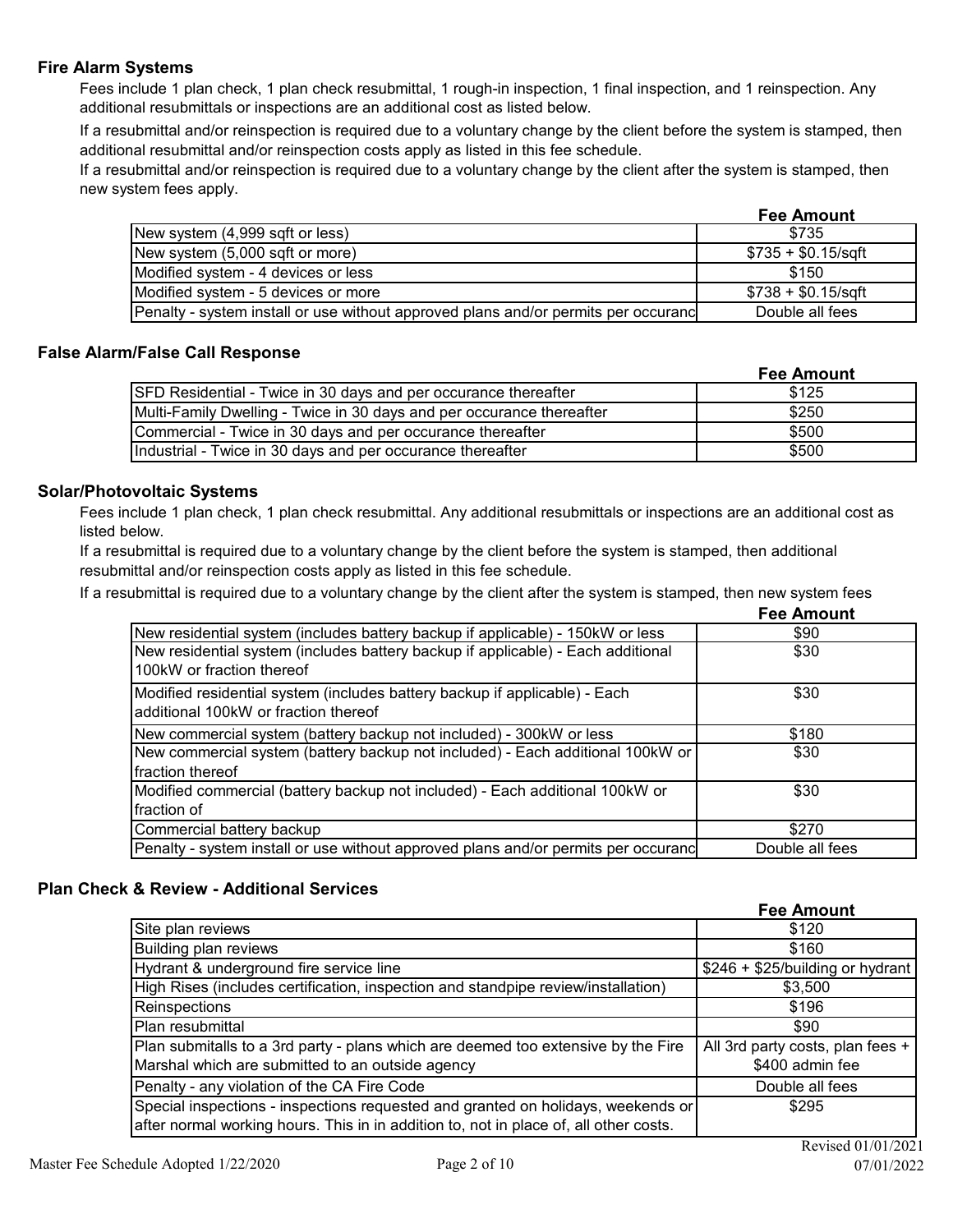## **Gates - Any**

Fees include 1 plan check, 1 plan check resubmittal, and 1 inspection. Any additional resubmittals or inspections are an If a resubmittal and/or reinspection is required due to a voluntary change by the client before the system is stamped, then additional resubmittal and/or reinspection costs apply as listed in this fee schedule.

If a resubmittal and/or reinspection is required due to a voluntary change by the client after the system is stamped, then new system fees apply.

|                                                                              | <b>Fee Amount</b> |
|------------------------------------------------------------------------------|-------------------|
| New svstem                                                                   | \$35C             |
| Penalty - install or use without approved plans and/or permits per occurance | Double all fees   |

#### **Above Ground Water Storage Tank - Any**

Fees include 1 plan check, 1 plan check resubmittal, and 1 inspection. Any additional resubmittals or inspections are an additional cost as listed below.

If a resubmittal and/or reinspection is required due to a voluntary change by the client before the system is stamped, then additional resubmittal and/or reinspection costs apply as listed in this fee schedule.

If a resubmittal and/or reinspection is required due to a voluntary change by the client after the system is stamped, then new system fees apply.

|                                                                              | <b>Fee Amount</b> |
|------------------------------------------------------------------------------|-------------------|
| New system (includes underground piping and hydrant)                         | \$550             |
| Penalty - install or use without approved plans and/or permits per occurance | Double all fees   |

## **Fire & Life Safety Inspections for Occupancy**

Fees include 1 inspection and 1 reinspection. Any additional inspections are an additional cost as listed above.

|                                     | <b>Fee Amount</b> |
|-------------------------------------|-------------------|
| <b>Mixed Occupancy</b>              | \$400             |
| $A-1$                               | \$350             |
| $A-2$                               | \$350             |
| A-3, A-4 & A-5                      | \$350             |
| $\sf B$                             | \$325             |
| Ē                                   | \$350             |
| $F-1 & F-2$                         | \$350             |
| H-1, H-2, H-3 & H-4                 | \$400             |
| $H-5$                               | \$450             |
| $I-1$                               | \$350             |
| I2, I-2.1                           | \$350             |
| $I-3$                               | \$350             |
| M                                   | \$325             |
| R-1 & R-2 (3-19 units)              | \$150             |
| R-1 & R-2 (20-49 units)             | \$250             |
| R-1 & R-2 (50-99 units)             | \$350             |
| R-1 & R-2 (100 or more units)       | \$500             |
| $R-3$ , $R-3.1$ & $R-4$             | \$200             |
| S-1 & S-2                           | \$250             |
| $U-1$                               | \$300             |
| Penalty - occupancy before approval | Double all fees   |

**Commercial Operational Permit** - Issued and renewed annually as required in the California Fire Code

|                                                                                            | <b>Fee Amount</b>                |
|--------------------------------------------------------------------------------------------|----------------------------------|
| <b>New</b>                                                                                 | $$60 +$ occupancy inspection $+$ |
| Renewal w/no changes or corrections                                                        | $$60 +$ occupancy inspection +   |
| Renewal w/changes or corrections                                                           | \$60 + occupancy inspection +    |
| <b>Penalties - late renewal penalty if not renewed by date of expiration per occurance</b> | Double all fees                  |
|                                                                                            |                                  |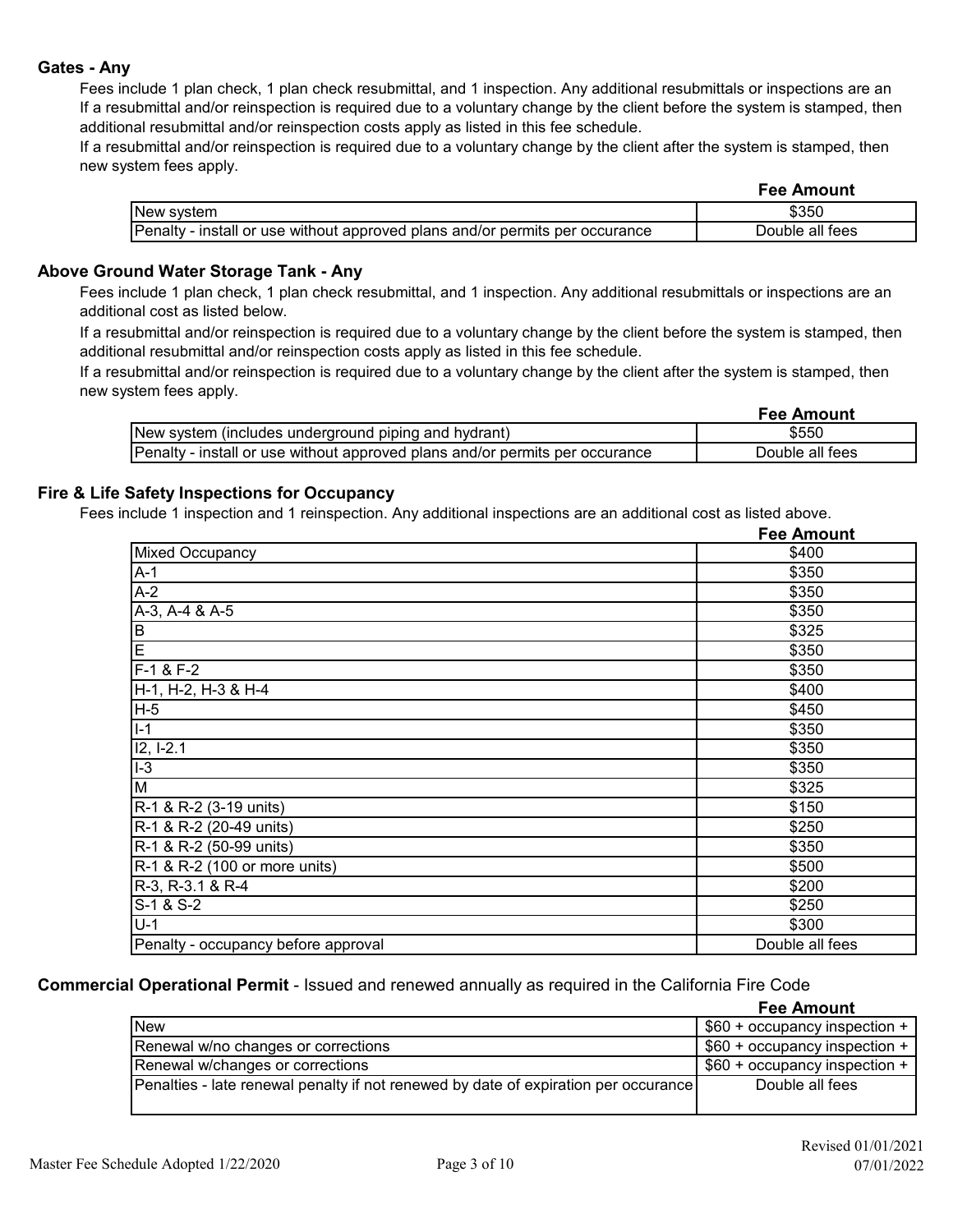|                                                                                      | <b>Fee Amount</b>          |
|--------------------------------------------------------------------------------------|----------------------------|
| Special Events within Existing Facilities                                            | \$75                       |
| Special Events - 150 - 299 people                                                    | \$100                      |
| Special Events $-300 - 2,500$ people                                                 | \$200                      |
| Special Events - more than 2,500 people                                              | \$250                      |
| Special Events - Submittal less than fourteen (14) days prior to event               | Double all fees            |
| Special Events - Outdoor with six (6) or more fuel-fired cooking/heating units       | See Table E                |
| Special Events - Candles and Open Flames in Assembly Areas                           | \$50/event or \$75/year    |
| Special Events - Carnivals and Fairs (event coordinator responsible for permit)      | \$75/event or \$100/year + |
|                                                                                      | \$20/booth or space        |
| Special Events - Exhibits and Trade Shows                                            | \$75                       |
| Special Events - Parade Floats (ground and airborne)                                 | \$75/float                 |
| Special Events - Places of Assembly - Any hazardous material or process at temporary | See Table C                |
| Special Events - Places of Assembly - Refueling operations at temporary events in    | See Table B                |
| Special Events - Places of Assembly - Store, use, handle compressed gases at         | See Table C                |
| Special Events - Places of Assembly - Store, use, handle flammable or combustible    | See Table C                |
| Special Events - Pyrotechnic Event - Fog Machine                                     | See Table D                |
| Special Events - Pyrotechnic Event - Indoor Pyro Show                                | See Table D                |
| Special Events - Pyrotechnic Event - Fireworks                                       | See Table D                |
| Special Events - Pyrotechnic Event - Outdoor Pyro Show                               | See Table D                |
| Special Events - Pyrotechnic Event - Propane Effects                                 | See Table D                |
| Special Events - Pyrotechnic Special Effects Material                                | See Table D                |

## **Services/Inventories/Operations**

|                                                               | <b>Fee Amount</b>      |
|---------------------------------------------------------------|------------------------|
| Aerosol Products - store or handle more than 300 lbs.         | See Table C            |
| Ammunition - Blank Cartridges - to sell, store and use        | \$50                   |
| Ammunition - Large arms                                       | \$75                   |
| Ammunition - Small arms                                       | \$75                   |
| Appliances Fueled by Waste Petroleum Products                 | \$75                   |
| Asbestos Removal                                              | $$75 + $425/b$ uilding |
| Asphalt Kettles (other than roofing operations)               | \$75                   |
| Automobile Wrecking Yard                                      | \$75                   |
| Aviation - Aircraft Hangar - Type I - NFPA 409                | \$300                  |
| Aviation - Aircraft Hangar - Types II - V - NFPA 409          | \$150                  |
| <b>Aviation - Aircraft Refueling Vehicles</b>                 | \$75/vehicle           |
| Aviation - Facilities - Storage and Service Areas             | \$75                   |
| Aviation - Heliports and Helistops                            | \$125                  |
| Aviation - Open Flame on Aircraft Fuel Servicing Ramp         | \$300/Annually +       |
|                                                               | 1-9 Gates: \$300       |
|                                                               | 10-19 Gates: \$575     |
|                                                               | 20-29 Gates: \$825     |
|                                                               | 30+ Gates: \$1,075     |
| Battery Charging - on or off vehicle                          | See Table A            |
| Battery System - electrolyte capacity in excess of 10 gallons | See Table A            |
| <b>Bowling Alley Refinishing</b>                              | \$100                  |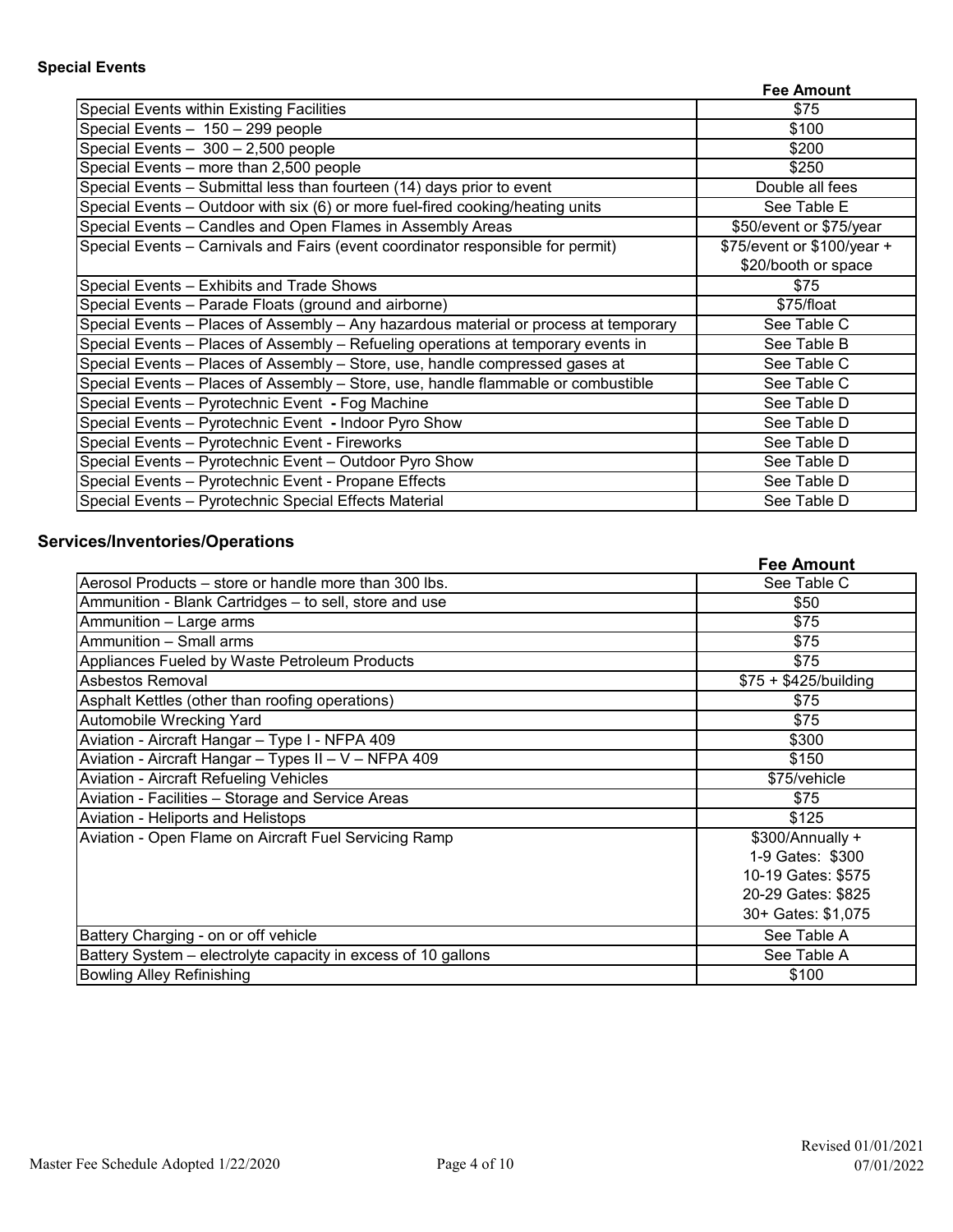| Cannabis - Medical Cannabis Center                                                      | \$125                 |
|-----------------------------------------------------------------------------------------|-----------------------|
| Cannabis - Medical Cannabis Infused Product                                             | \$125                 |
| Cannabis - Medical Cannabis Optional Premise Cultivation                                | \$125                 |
| Cannabis - Retail Cannabis Cultivation                                                  | \$125                 |
| Cannabis - Retail Cannabis Product Manufacturing                                        | \$125                 |
| Cannabis - Retail Cannabis Store                                                        | \$125                 |
| Cannabis - Retail Cannabis Testing Facility                                             | \$125                 |
| Cellular/Wireless Telephone Signal Repeater Sites                                       | \$125                 |
| Cellulose Nitrate - store, handle, use display                                          | See Table C           |
| Cellulose Nitrate Film - store, handle, use, display                                    | See Table C           |
| Chemical Tanks / Cryogenic Towers - install / modify                                    | \$125                 |
| Chemical Tanks / Cryogenic Towers - remove / abandon                                    | \$125                 |
| Combustible Fiber - store / handle                                                      | See Table C           |
| Combustible Material Storage - more than 2,500 cubic feet                               | \$125                 |
| Commercial Rubbish - handling operation                                                 | \$125                 |
| Compressed Gas (not LPG) - store, handle, use                                           | See Table C           |
| <b>Compressed Gas System Installation</b>                                               | \$75/system           |
| Compressed Natural Gas (CNG) - install, modify, remove, store                           | See Table C           |
| Confined Space - Special Conditional Permit                                             | \$160/annually        |
| Cryogenics - store, use, handle                                                         | See Table C           |
| Cutting and Welding (See Hot Work Operations)                                           | \$75 + \$425/location |
| <b>Demolition by Explosives</b>                                                         | See Table C           |
| Dry Cleaning Plants - Over 10 gal. Flammable/combustible liquid                         | \$100                 |
| Dust-producing Operations (excluding woodworking)                                       | \$125                 |
| <b>Explosive / Blasting Agents</b>                                                      | See Table C           |
| Flammable or Combustible fuel tanker vehicles                                           | \$75                  |
| Flammable or Combustible Liquids - store, use, handle                                   | See Table C           |
| Floor Cleaning (Using 3A combustible liquids) - single site                             | \$125/annually        |
| Floor Cleaning (Using 3A combustible liquids) - multiple sites                          | \$425/annually        |
| Floor Cleaning (Using 3A combustible liquids) - One address, one location, one time     | \$75/time             |
| Floor Finishing - exceeding 350 sq. ft. using Class I or Class II liquids               | \$75                  |
| Fruit and Crop Ripening                                                                 | \$100                 |
| Fumigation / Thermal Insecticidal Fogging - multiple locations                          | \$425/annually        |
| Fumigation / Thermal Insecticidal Fogging - one address, one location, one time         | \$75/time             |
| Garages - motor vehicle repair (not including compressed gas, combustible/flammable     | \$100                 |
| liquids, hot work)                                                                      |                       |
| <b>Halogenated Agent Extinguishers</b>                                                  | \$25                  |
| <b>Halogenated Agent Systems</b>                                                        | See Table C           |
| Halogenated Hydrocarbons                                                                | See Table C           |
| Hazardous Materials - Hazardous Production Materials (for Haz Mat fees, see Table)      | $$125 + Table C$      |
| Hazardous Materials - Hazardous Waste Generator (no exceptions) - Used oil only         | \$75                  |
| Hazardous Materials - Hazardous Waste Generator (no exceptions) - 100 lbs./year or less | \$125                 |
|                                                                                         |                       |
| Hazardous Materials - Hazardous Waste Generator (no exceptions) - 101 lbs. 5 tons/year  | \$250                 |
| Hazardous Materials - Hazardous Waste Generator (no exceptions) - More than 5           | \$375                 |
| tons/year                                                                               |                       |
| Hazardous Materials - Hazardous Waste Generator Contingency Plan Review                 | \$75                  |
| Hazardous Materials - Inventory Statement Plan Review - Large                           | \$100                 |
| Hazardous Materials - Inventory Statement Plan Review - Small                           | \$50                  |
| Hazardous Materials - store, use, handle                                                | See Table C           |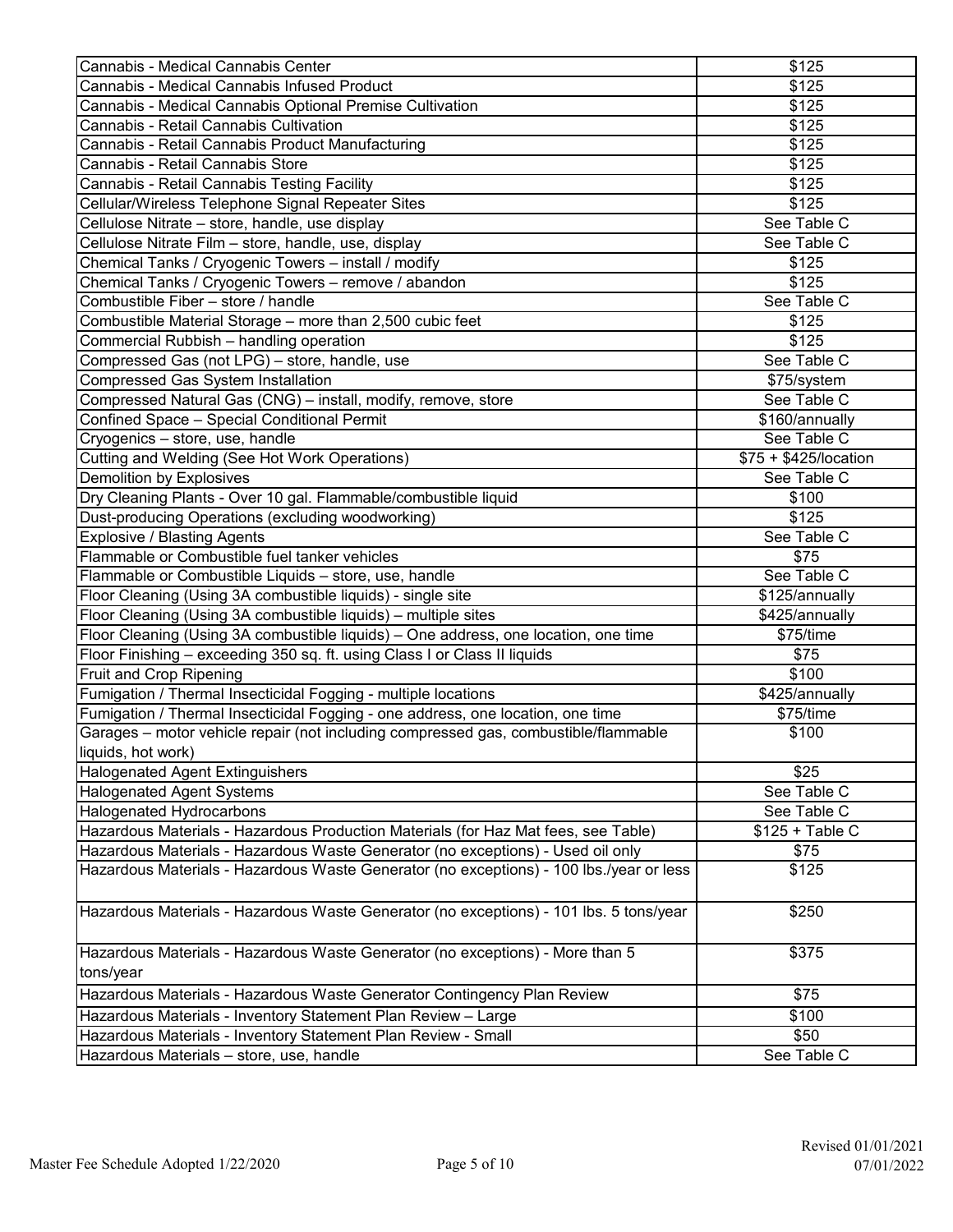| High-Piled Storage - exceeding 500 sq. ft.                                                    | \$125                       |
|-----------------------------------------------------------------------------------------------|-----------------------------|
| Hot Work Operations - including welding and cutting                                           | \$150/site                  |
| Hypergolic Materials - any amount                                                             | See Table C                 |
| Industrial Trucks - each - per NFPA Pamphlet 505                                              | \$75                        |
| Insecticides/Pesticides/Fumigants - to apply                                                  | \$75/\$400                  |
| Insecticides/Pesticides/Fumigants - to apply, sell and manufacture                            | See Table C                 |
| Laboratories - to store and use hazardous and flammable substances                            | See Table C                 |
| Limited Fueling and other fuel transport operations                                           | \$75/vehicle                |
| Liquefied Chlorine - to store, use, sell and transport                                        | See Table C                 |
| Liquid or Gas-fueled Vehicles or Equipment in Assembly Buildings                              | \$75/vehicle or equip       |
| LPG - annual filling or exchange (amount of gas calculated/assessed separately)               | \$75/tank or cage + Table B |
| LPG - install, modify, remove any container or system / storage quantities                    | \$125                       |
| LPG - limited operations / construction sites                                                 | See Table B                 |
| LPG – operate / maintain any container or system / storage quantities                         | See Table B                 |
| LPG – operation of cargo tankers that transport LP-Gas                                        | \$75 per tanker             |
| LPG - roofing operation                                                                       | \$150                       |
| Lubricating Oils - to transport or use at construction sites - over 100 gallons               | \$50                        |
| Lumber Yards - raw storage/processing of lumber exceeding 100,000 board feet                  | \$200                       |
| Magnesium - store, use, handle                                                                | See Table C                 |
| <b>Mall Buildings</b>                                                                         | \$125                       |
| Matches - bulk storage                                                                        | \$125                       |
| <b>Medical Gas Systems</b>                                                                    | See Table C per system      |
| Motor Fuel Storage Systems, Certification to install, test, alter, repair or remove equipment | \$75                        |
| Motorcycle Vehicle Repair Shops                                                               | \$75                        |
| Nitrous Oxide-piped Systems                                                                   | \$50                        |
| Organic Coating - manufacture of more than one gallon per day                                 | See Table C                 |
| Ovens, Industrial Baking or Drying                                                            | \$125                       |
| Ozone generator - per system                                                                  | \$125                       |
| Pallet Storage - Indoor (over 2,000 sq. ft.)                                                  | \$175                       |
| Pallet Storage - Outdoor (over 2,000 sq. ft.)                                                 | \$175                       |
| Plant Extraction/Cultivation - Carbon Dioxide Enrichment                                      | \$125/facility/table/room   |
| Plant Extraction/Cultivation - Compressed Gas - Use, Storage                                  | See Table C                 |
| Plant Extraction/Cultivation - Extraction Process                                             | \$175/process               |
| Plant Extraction/Cultivation - Fumigation and Thermal Insecticide Fogging                     | \$75/location               |
| Plant Extraction/Cultivation - Hazardous Materials and Flammable Liquids - Use, Storage       | $$100 + See Table C$        |
| Plant Extraction/Cultivation - LPG - Use, Storage                                             | See Table B                 |
| Plastic Foam Products (flammable) - storage over 1,000 pounds                                 | \$50                        |
| Powder Coating - see Spray Booth, Spraying and Dipping                                        | \$75                        |
| <b>Pressure Vessels</b>                                                                       | \$50                        |
| Pyrophoric Materials - any amount                                                             | See Table C                 |
| <b>Pyroxylin Plastics</b>                                                                     | See Table C                 |
| Radioactive Material - store, use, handle                                                     | See Table C                 |
| <b>Recycling Facilities</b>                                                                   | \$200                       |
| Refrigeration Equipment - cold storage                                                        | \$250                       |
| Repair Garages and Motor Fuel-dispensing Facilities - See Service Stations                    | \$100                       |
| Reviewing Stands/ Grandstands                                                                 | \$125                       |
| Salvage Yard (not including compressed gases, flammable and combustible liquids, hot          | \$125                       |
| work, spray painting)                                                                         |                             |
| Service Station - fleet / private service (accompanied w/HMIS for new and remodeled           | $$75 + Table B$             |
| only) (fuel calculated and assessed separately)                                               |                             |
| Service Station - full service / self service (fuel calculated and assessed separately)       | $$100 + Table B$            |
| Spraying - At various locations                                                               | \$200/annually              |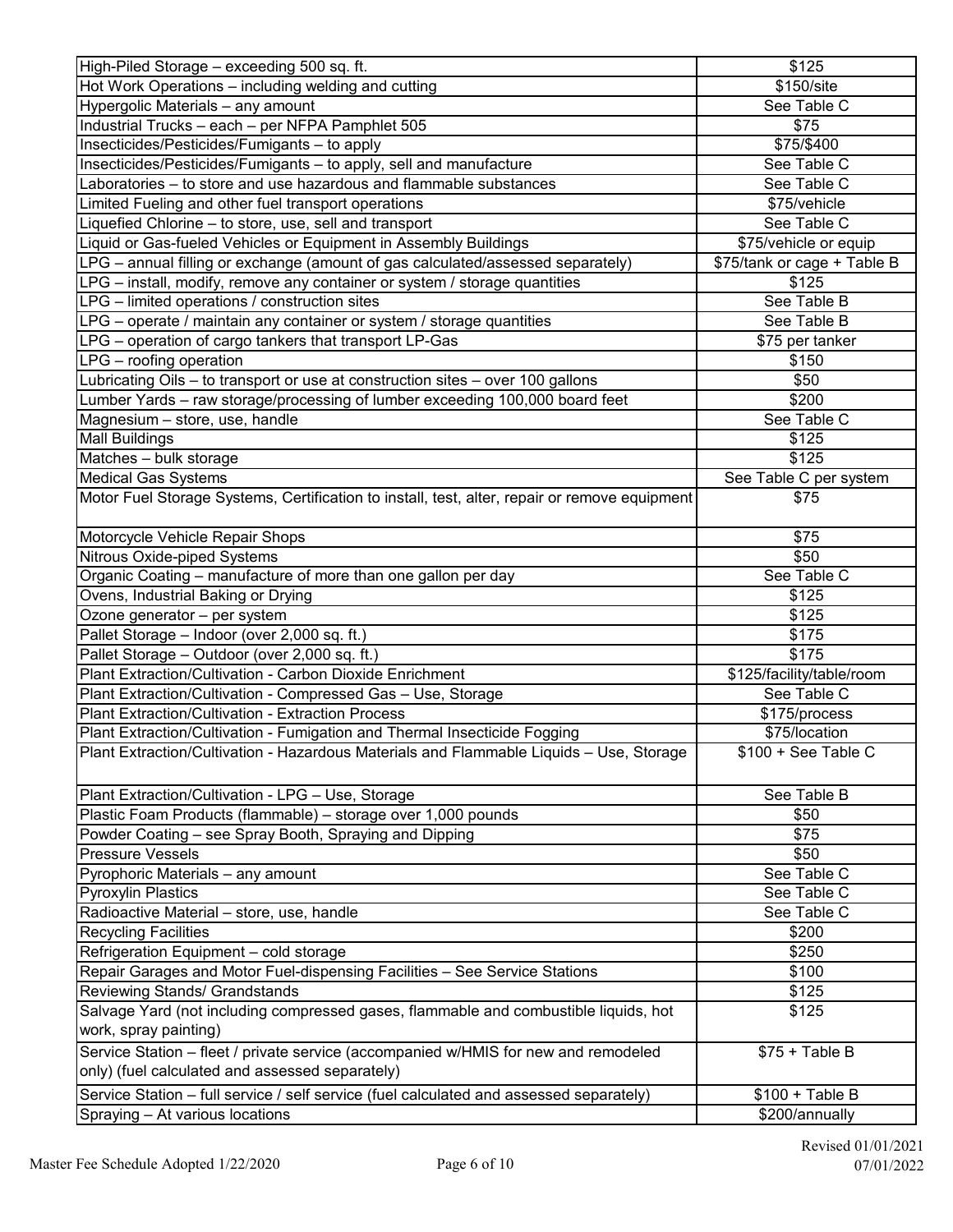| Spraying - Special Application Projects Structure Interior w/Flammable/Combustible<br>Finishes | \$100/structure     |
|------------------------------------------------------------------------------------------------|---------------------|
| Spraying - Spray Booth/Powder Coating - installation, including fire protection system         | \$75                |
| Spraying - Spraying and Dipping / Powder Coating                                               | \$75/booth          |
| Spraying - Water-based Finishes                                                                | \$100/booth         |
| Storage Containers - Permanent or temporary                                                    | \$150               |
| Storage of Scrap Tires and Tire By-products exceeding 2,500 cubic feet (71 m2)                 | \$250               |
| Storage Tank, Flammable/Combustible - Dispensing System - install, repair, alter,              | \$100/tank          |
| upgrade                                                                                        |                     |
| Storage Tank, Flammable/Combustible - remove/abandon in place                                  | \$125/tank annually |
| Stored Electrical Energy Emergency / Standby Power Systems (non- battery systems)              | \$75                |
| Sulphur / Sulphur Chloride - to store, sell or use                                             | See Table C         |
| Temporary Generator (Fuel calculated and assessed separately)                                  | $$75 + Table B$     |
| Temporary Heating Appliance – Electric, Natural Gas or LPG, plus amount of LPG use             | $$75 + Table B$     |
| Tents and other membrane structures having an area of 200-999 square feet                      | \$100               |
| Tents and other membrane structures having an area of 1000 - 4999 square feet                  | \$125               |
| Tents and other membrane structures having an area of 5000 square feet or more                 | \$250               |
| Tents and other membrane structures with Heat and / or Cooking                                 | Additional \$50     |
| Tire Rebuilding / Recapping                                                                    | \$75                |
| Tire Storage - more than 2,500 cubic feet                                                      | \$250               |
| Underground Hazardous Material Storage Tanks                                                   | \$125               |
| Underground Spaces - Inspection and certification of underground space                         | \$125               |
| Varnishes                                                                                      | See Table C         |
| <b>Waste Material Handling Plant</b>                                                           | \$125               |
| <b>Waste Oil Heaters</b>                                                                       | \$175               |
| Waxes - Store, sell or use - more than 400 pounds                                              | \$75                |
| Wood Products - retail in excess of 200 cubic feet                                             | \$125               |
| Wooden Packing Boxes, Cases and Barrels (empty) - storage of more than 2,000 cubic ft          | \$75                |
| <b>Woodworking Operations</b>                                                                  | \$125               |

## **Fire Response**

| Fire assignment - Includes scene safety, investigation, fire/hazard control                                                                                                        | \$503/hr per engine and<br>\$629/hr per truck                  |
|------------------------------------------------------------------------------------------------------------------------------------------------------------------------------------|----------------------------------------------------------------|
| Fire investigation team - Can include scene safety, investigation, source<br>identification, K-9/Arson Dog Unit, indentification equipment, mobile detection unit,<br>fire report. | \$346/hr                                                       |
| Illegal fires                                                                                                                                                                      | \$503/hr per engine and<br>\$629/hr per truck                  |
| <b>Add-on Services:</b>                                                                                                                                                            |                                                                |
| Fire watch                                                                                                                                                                         | \$500/day (8 hours or more) or<br>\$100/hour (7 hours or less) |
| Abandoned building or property                                                                                                                                                     | \$200/incident                                                 |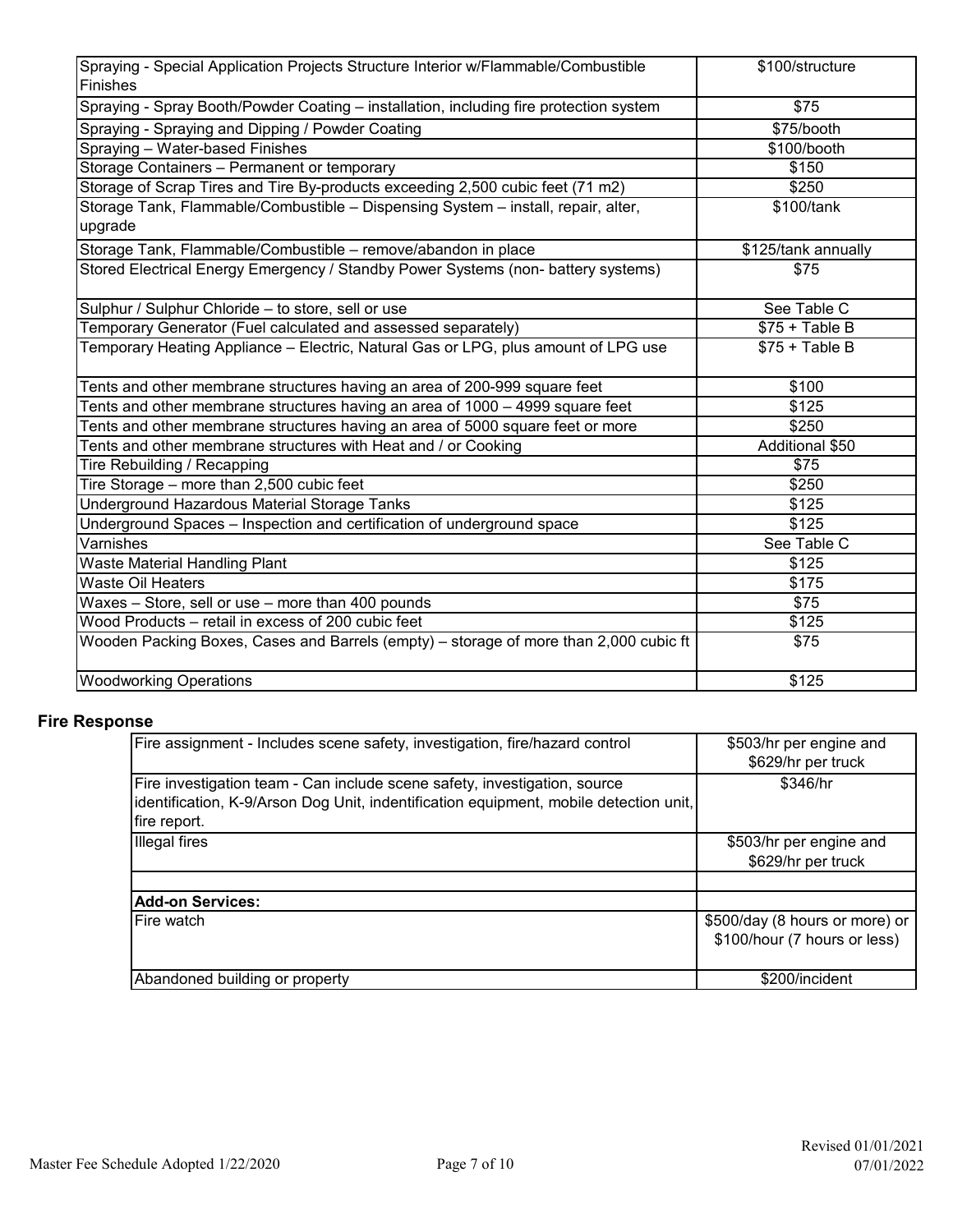## **Motor Vehicle Incidents**

| <b>Level 1</b> - Provide hazardous materials assessment and scene stabilization.         | \$546/hr         |
|------------------------------------------------------------------------------------------|------------------|
| Level 2 - Includes Level 1 services as well as clean up and material used                | \$623/hr         |
| (sorbents) for hazardous fluid clean up and disposal.                                    |                  |
| Level 3 - Provide scene safety, fire suppression, breathing air, rescue tools, hand      | \$760/hr         |
| tools, hose, tip use, foam, structure protection, and clean up gasoline or other         |                  |
| automotive fluids that are spilled as a result of the accident/incident.                 |                  |
|                                                                                          |                  |
| <b>Add-on Services:</b>                                                                  |                  |
| <b>Extrication</b> - Includes deployment of heavy rescue tools, ropes, airbags, cribbing | \$1.641/incident |
| etc. This charge will be added if the patient must be freed/removed from the             |                  |
| vehicle(s) using any equipment.                                                          |                  |
| Landing Zone - Includes Air Care (multi-engine company response, mutual aid,             | \$502/incident   |
| helicopter). This is for any time a helicopter landing zone is created and/or is         |                  |
| utilized to transport the patient(s).                                                    |                  |

## **HazMat Response**

| Level 1 - Basic Response: Claim will include engine response, first responder<br>assignment, perimeter establishment, evacuations, set-up and command.                                                                                                                                                                                                                                                                                                                                                                                                                                                                                                                               | \$881/hr   |
|--------------------------------------------------------------------------------------------------------------------------------------------------------------------------------------------------------------------------------------------------------------------------------------------------------------------------------------------------------------------------------------------------------------------------------------------------------------------------------------------------------------------------------------------------------------------------------------------------------------------------------------------------------------------------------------|------------|
| Level 2 - Intermediate Response: Claim will include engine response, first<br>responder assignment, hazmat certified team and appropriate equipment,<br>perimeter establishment, evacuations, set-up and command, Level A or B suit<br>donning, breathing air and detection equipment. Set-up and removal of decon<br>center.                                                                                                                                                                                                                                                                                                                                                        | \$3,146/hr |
| Level 3 - Advanced Response: Claim will include engine response, first responder<br>assignment, hazmat certified team and appropriate equipment, perimeter<br>establishment, evacuations, first responder set-up and command, Level A or B<br>suit donning, breathing air and detection equipment and robot deployment. Set-up<br>and removal of decon center, detection equipment, recovery and identification of<br>material. Disposal and environment clean up. Includes above in addition to any<br>disposal rates of material and contaminated equipment and material used at<br>scene. Includes 3 hours of on scene time - each additional hour @ \$356.00<br>per HAZMAT team. | \$7,426/hr |

## **Water Incidents**

| Level 1 - Basic Response: Claim will include engine response, first responder<br>assignment, perimeter establishment, evacuations, first responder set-up and | \$503/hr plus \$62/hr per rescue<br>person |
|---------------------------------------------------------------------------------------------------------------------------------------------------------------|--------------------------------------------|
| command, scene safety and investigation (including possible patient contact,<br>hazard control).                                                              |                                            |
| Level 2 -Intermediate Response: Includes Level 1 services as well as clean up                                                                                 | \$1,006/hr plus \$62/hr per                |
| and material used (sorbents), minor hazardous clean up and disposal.                                                                                          | rescue person                              |
| Level 3 - Advanced Response: Includes Level 1 and Level 2 services as well as                                                                                 | \$2,489/hr plus \$62/hr per                |
| D.A.R.T. activation, donning breathing apparatus and detection equipment. Set up rescue person plus \$126/hr per                                              |                                            |
| and removal of decon center, detection equipment, recovery and identification of                                                                              | <b>HAZMAT</b> team member                  |
| material. Disposal and environment clean up.                                                                                                                  |                                            |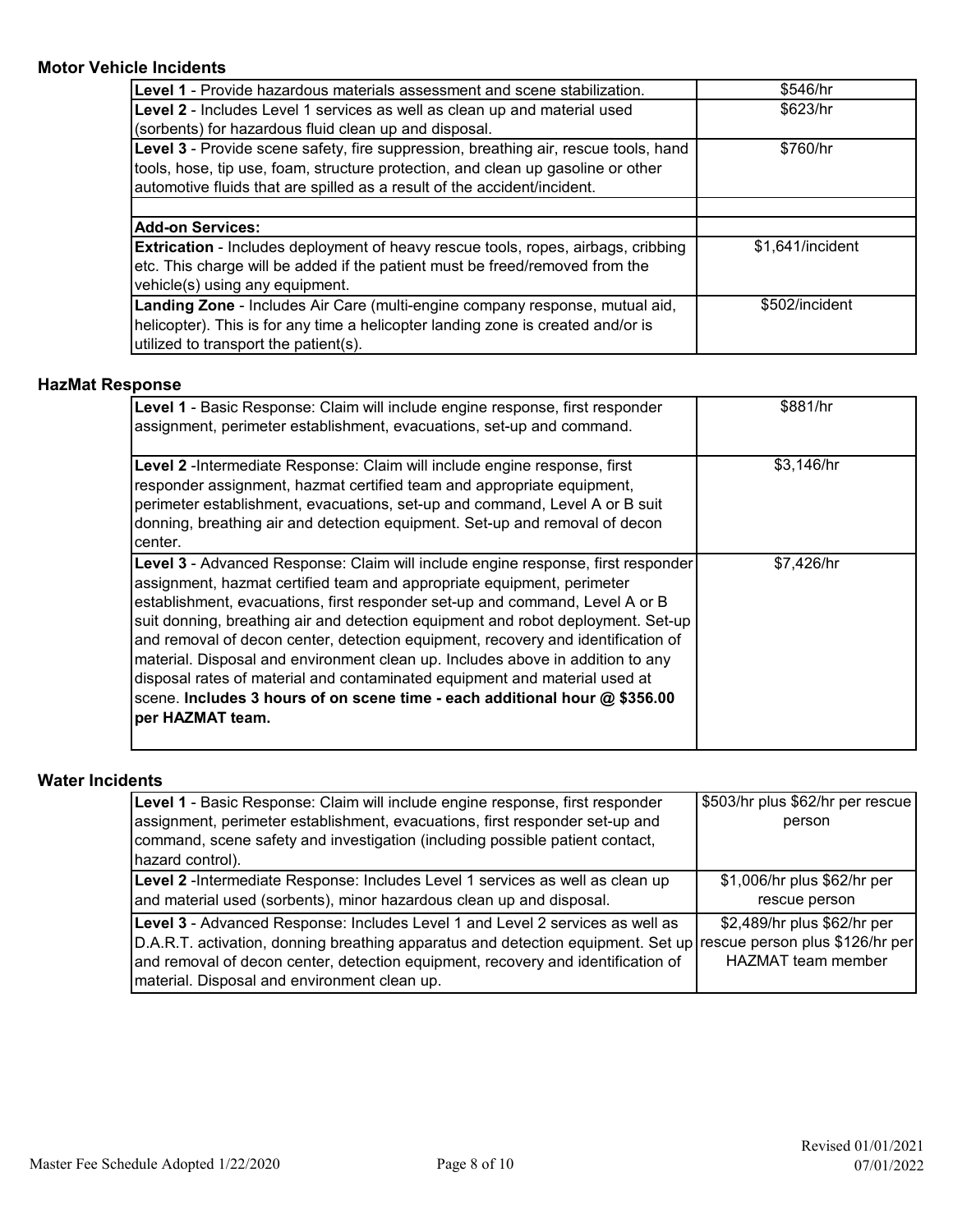## **Personnel Rates**

Personnel rates are established from the California Fire Assistance Agreement (CFAA) annual salary survey at time and a half. A 2 hour minimum is required for all billings.

| <b>Fee Amount</b> |  |  |  |
|-------------------|--|--|--|
|-------------------|--|--|--|

|                                                                                 | .                         |
|---------------------------------------------------------------------------------|---------------------------|
| Special assignments                                                             | CFAA time and a half rate |
| Fire Chief/Batallion Chief response - This includes the set-up of Command, and  | \$315/hr                  |
| providing direction of the incident. This could include operations, safety, and |                           |
| ladministration of the incident.                                                |                           |

## **Administrative Rate**

The administrative rate is established from the California Fire Assistance Agreement (CFAA) annual salary survey.

### **Other Services**

|                                                                              | <b>Fee Amount</b>             |
|------------------------------------------------------------------------------|-------------------------------|
| Subpoena appearances, subpoena documents, depositions                        | CFAA time and a half rate for |
|                                                                              | the employee's appearance     |
|                                                                              | time, OT, backfill, travel    |
|                                                                              | time/expenses, travel costs,  |
|                                                                              | any legal consultation or     |
|                                                                              | representation fees           |
| 3rd party request for documents, including but not limited to, PCRs and fire | $$10 + $0.50$ /page           |
| reports                                                                      |                               |

## **Equipment Rates**

Equipment rates are billed at an hourly or daily rate with a 2 hour minimum. Fraction of days or hours are billed at the full day or hourly rate.

|                                        | <b>Fee Amount</b> |
|----------------------------------------|-------------------|
| Engine                                 | \$503/hr          |
| <b>Truck</b>                           | \$629/hr          |
| All other vehicles/apparatus/equipment | \$378/hr          |

## **Training Fees**

|                                                                                     | <b>Fee Amount</b> |
|-------------------------------------------------------------------------------------|-------------------|
| Training Fees - Building Evacuation Exercise - high-rise building                   | \$300             |
| Training Fees - Building Evacuation Exercise - non-high-rise building               | \$200             |
| Training Fees - Building Action Plan Emergency Procedures                           | \$175             |
| Training Fees - Fire Extinguisher - 2 hours (does not include extinguisher) limit 5 | \$200             |
| Training Fees - Fire Safety Public Education Presentation                           | \$175             |
| Training Fees - Hazardous Material Closure Plan                                     | \$125             |
| Training Fees - Hazardous Material Release Mitigation (2 hours) - limit 10          | \$200             |
| persons                                                                             |                   |
| Training Fees - Paramedic Internship                                                | \$850             |
| Training Fees - Hazardous Materials Inventory Statement (2 hours) - limit 5         | \$175             |
| persons                                                                             |                   |
| Training Fees - Hazardous Materials Management Plan (2 hours) - limit 5             | \$175             |
| persons                                                                             |                   |
| Training Fees - Hazardous Waste Generator Contingency Plan (2 hours) - limit 5      | \$175             |
| persons                                                                             |                   |
| Training Fees - Safety and Evacuation (2 hours) - limit 10 persons                  | \$200             |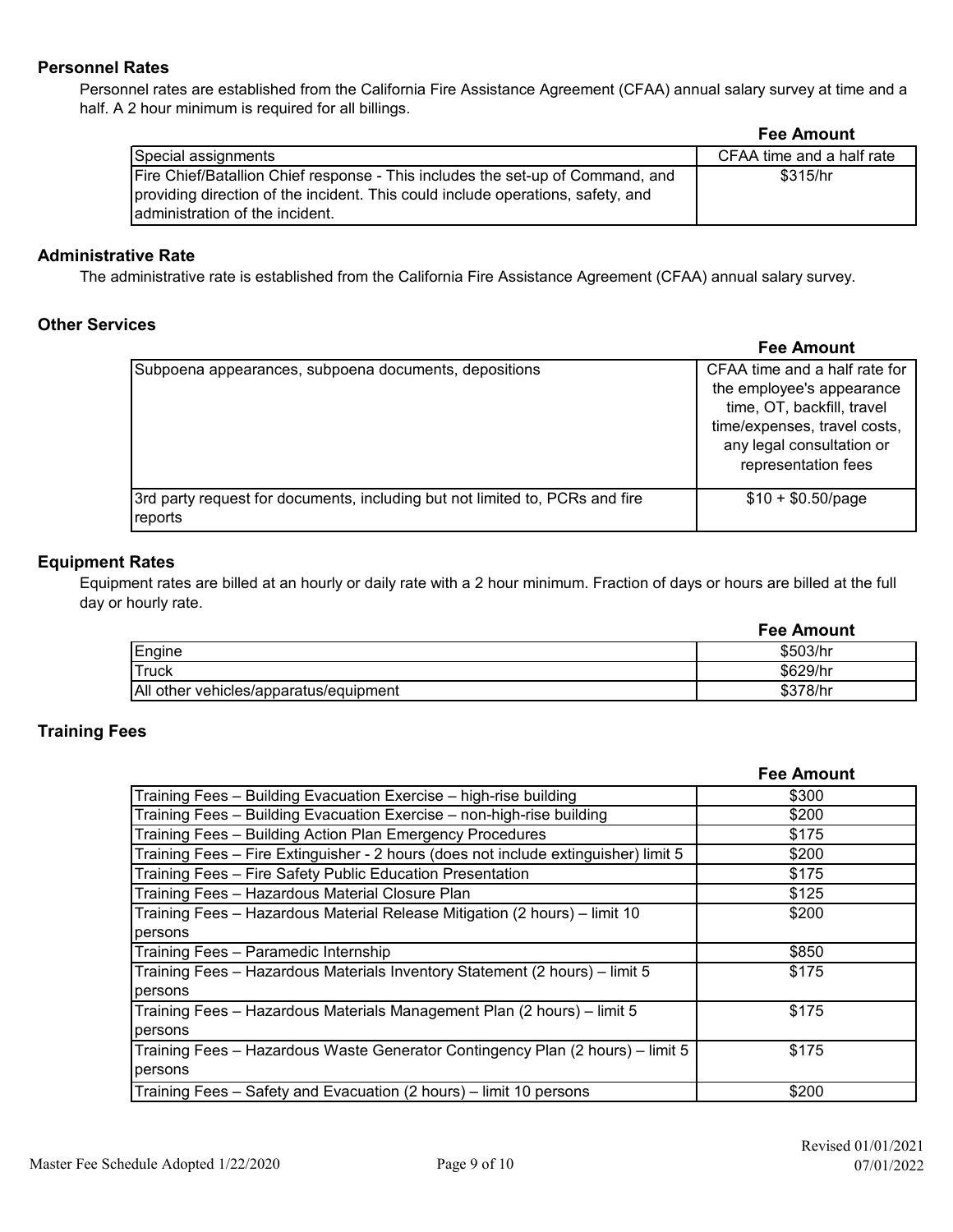## **Emergency Medical Services Base Fees**

This establishes the base fees only. Consumable costs are bill additionally. Those costs are based on current cost and updated annually.

|                                              | <b>Fee Amount</b>  |
|----------------------------------------------|--------------------|
| BLS: Non-Emergency, Resident                 | \$1,575            |
| BLS: Non-Emergency, Non-Resident             | \$1,675            |
| <b>BLS: Emergency, Resident</b>              | \$1,675            |
| BLS: Emergency, Non-Resident                 | \$1,775            |
| ALS: Non-Emergency, Resident                 | \$2,050            |
| ALS: Non-Emergency, Non-Resident             | \$2,150            |
| ALS: Emergency, Resident                     | \$2,250            |
| ALS: Emergency, Non-Resident                 | \$2,350            |
| ALS-2: Resident                              | \$2,450            |
| ALS-2: Non-Resident                          | \$2,550            |
| <b>Priority One</b>                          | \$1,350            |
| Against medical advice or treat no transport | \$275              |
| Mileage ALS & BLS                            | \$45/mile          |
| Off Road Mileage                             | \$60 per 0.25 mile |
| Waiting time                                 | \$70/half hour     |
| Gurney: hospital to residence                | \$350              |
| <b>Extra Attendant</b>                       | \$70/hr            |
| Night charge (7pm-7am)                       | \$70               |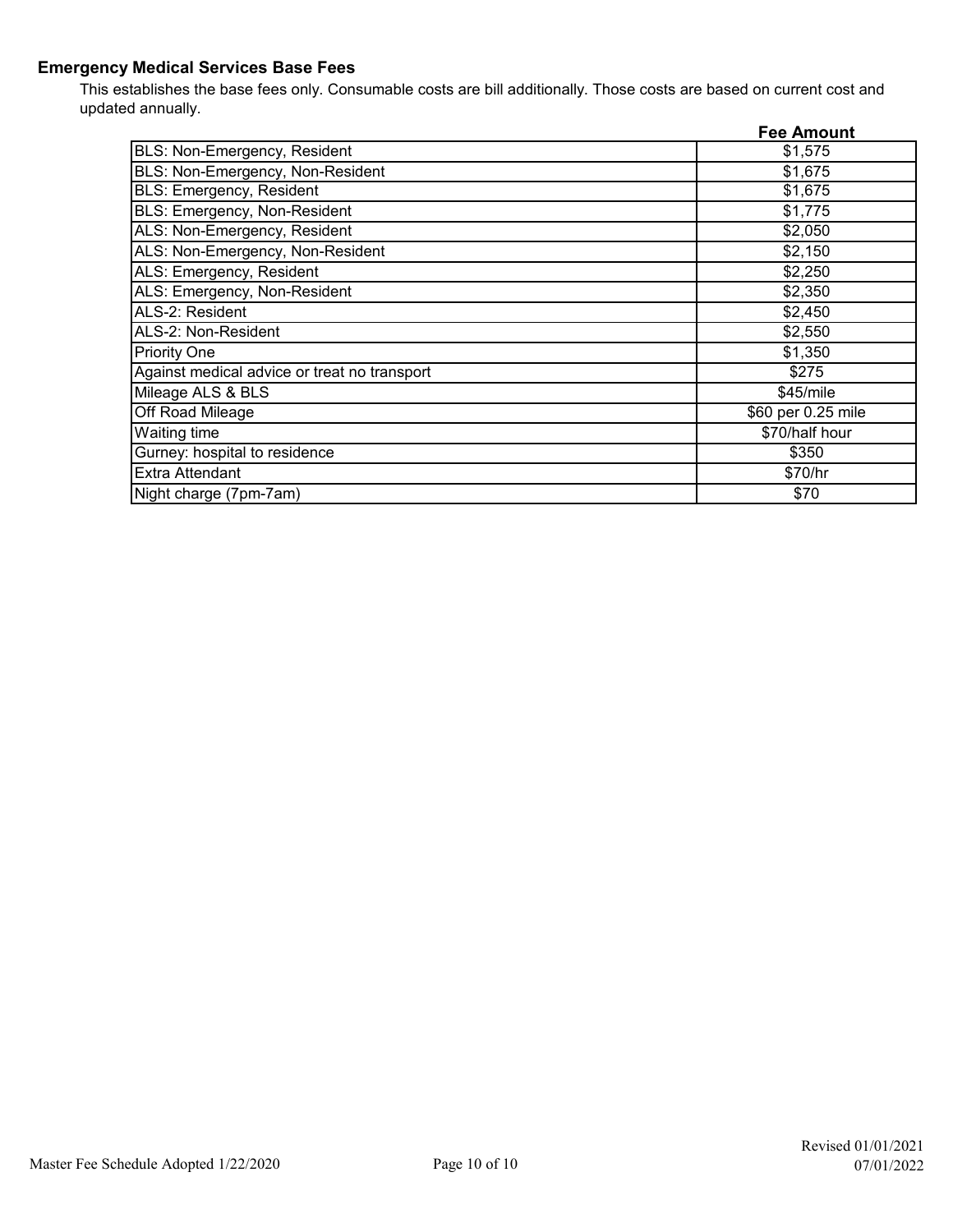## **Lake County Fire Protection District** MASTER FEE SCHEDULE TABLES

All fees are due in full at the time of service

| <b>TABLE A</b>                                                          |                                                                                                      |  |
|-------------------------------------------------------------------------|------------------------------------------------------------------------------------------------------|--|
| <b>BATTERY SYSTEMS (STORED POWER SUPPLY SYSTEMS) - TYPE 64 AND 64.2</b> |                                                                                                      |  |
| <b>Gallons of Electrolyte</b>                                           | <b>IFEE AMOUNT</b>                                                                                   |  |
| 10 to 50                                                                | \$225 for the first 10 gallons plus \$1.25 for each additional gallon or fraction thereof up to and  |  |
| 51 to 100                                                               | \$275 for the first 50 gallons plus \$1.50 for each additional gallon or fraction thereof up to and  |  |
| 101 to 200                                                              | \$350 for the first 100 gallons plus \$1.25 for each additional gallon or fraction thereof up to and |  |
| 201 to 500                                                              | \$475 for the first 200 gallons plus \$0.58 for each additional gallon or fraction thereof up to and |  |
| 501 and more                                                            | \$650                                                                                                |  |

| <b>TABLE B</b>                          |                                                                                                    |  |
|-----------------------------------------|----------------------------------------------------------------------------------------------------|--|
| LIQUEFIED PETROLEUM GAS (LPG) - TYPE 31 |                                                                                                    |  |
| Number of Pounds                        | <b>IFEE AMOUNT</b>                                                                                 |  |
| 1 to 100                                | \$125 for the first pound plus \$0.75 for each additional pound or fraction thereof up to and      |  |
| 101 to 500                              | \$200 for the first 100 pounds plus \$0.25 for each additional pound or fraction thereof up to and |  |
| 501 to 1500                             | \$300 for the first 500 pounds plus \$0.35 for each additional pound or fraction thereof up to and |  |
| 1501 and more                           | \$650                                                                                              |  |
| Mushroom Heater                         | \$75 ea/\$200 annual                                                                               |  |

| <b>TABLE C</b>                                                                           |
|------------------------------------------------------------------------------------------|
| AEROSOL (48), COMBUSTIBLE FIBER (8), COMPRESSED GAS (10), CRYOGENIC (11),                |
| <b>EXPLOSIVE (13), FLAMMABLE / COMBUSTIBLE LIQUID (15), AND HAZARDOUS MATERIALS (26)</b> |

| Number of Units (See Table C Units                              |                                                                                                  |                                                                                                           |
|-----------------------------------------------------------------|--------------------------------------------------------------------------------------------------|-----------------------------------------------------------------------------------------------------------|
| below to determine unit sizes for                               |                                                                                                  |                                                                                                           |
| each item type)                                                 | <b>IFEE AMOUNT</b>                                                                               |                                                                                                           |
| 1 to 10                                                         |                                                                                                  | \$175 for the first unit plus \$5.55 for each additional unit or fraction thereof up to and including 10  |
| 11 to 50                                                        |                                                                                                  | \$225 for the first 10 units plus \$1.25 for each additional unit or fraction thereof up to and including |
| 51 to 100                                                       |                                                                                                  | \$275 for the first 50 units plus \$1.50 for each additional unit or fraction thereof up to and including |
| 101 to 200                                                      | \$350 for the first 100 units plus \$1.25 for each additional unit or fraction thereof up to and |                                                                                                           |
| 201 to 500                                                      | \$475 for the first 200 units plus \$0.58 for each additional unit or fraction thereof up to and |                                                                                                           |
| 501 and more                                                    | \$650                                                                                            |                                                                                                           |
|                                                                 |                                                                                                  |                                                                                                           |
| <b>AEROSOLS - TYPE 48</b>                                       | <b>TABLE C UNITS</b>                                                                             |                                                                                                           |
| Levels 1, 2 and 3                                               | $300$ lbs. = 1 unit                                                                              |                                                                                                           |
|                                                                 |                                                                                                  |                                                                                                           |
| <b>COMBUSTIBLE FIBERS - TYPE 8</b>                              |                                                                                                  |                                                                                                           |
| Loose                                                           | 100 cu. ft. = 1 unit                                                                             |                                                                                                           |
| Baled                                                           | 1.000 cu. ft. = 1 unit                                                                           |                                                                                                           |
| <b>COMPRESSED AND LIQUEFIED GASES (NOT CRYOGENIC) - TYPE 10</b> |                                                                                                  |                                                                                                           |
| <b>Type of Hazard</b>                                           | Gaseous (cubic feet at NTP)                                                                      | <b>Liquified (lbs)</b>                                                                                    |
| Biohazard                                                       | Any amount requires permit. 10 cubic feet = $1$                                                  | Any amount requires permit. 2 lbs = 1 unit                                                                |
|                                                                 | unit                                                                                             |                                                                                                           |
| Carcinogen                                                      | 200 cubic feet $= 1$ unit                                                                        | $37$ lbs = 1 unit                                                                                         |
| Corrosive                                                       | 200 cubic feet $= 1$ unit                                                                        | $37$ lbs = 1 unit                                                                                         |
| Flammable (Not LPG)                                             | 200 cubic feet $= 1$ unit                                                                        | $37$ lbs = 1 unit                                                                                         |
| <b>Highly Toxic</b>                                             | Any amount requires permit. 10 cubic feet = $1$                                                  | Any amount requires permit. 2 lbs = 1 unit                                                                |
|                                                                 | lunit                                                                                            |                                                                                                           |

 $\boxed{6,000}$  cubic feet = 1 unit 1,100 lbs = 1 unit  $Irr$ itant  $200$  cubic feet = 1 unit  $37$  lbs = 1 unit Oxidizer (including oxygen)  $504$  cubic feet = 1 unit  $50 \text{ lbs} = 1 \text{ unit}$ Other Health Hazards 650 cubic feet = 1 unit 120 lbs = 1 unit

Sensitizer 200 cubic feet = 1 unit 37 lbs = 1 unit Simple Asphyxiant 6,000 cubic feet = 1 unit 1,100 lbs = 1 unit

Pyrophoric **Any amount requires permit.** 10 cubic feet = 1 unit

Toxic **Any amount requires permit.** 10 cubic feet = 1 unit

Any amount requires permit. 2 lbs = 1 unit

Any amount requires permit. 2 lbs = 1 unit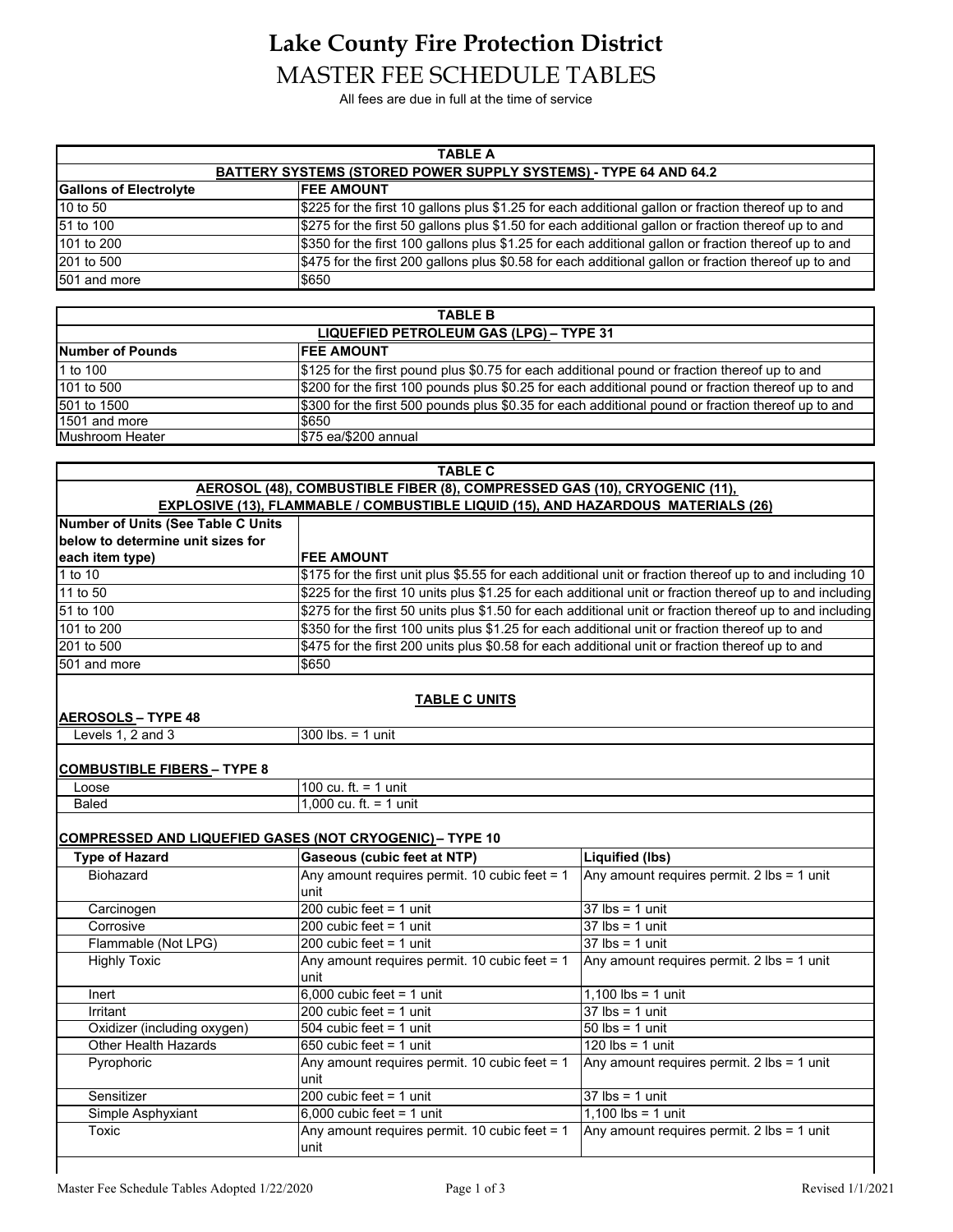| <b>Type of Hazard</b>                                               | <b>COMPRESSED AND LIQUEFIED GASES (NOT CRYOGENIC) - TYPE 10 CONTINUED</b><br>Gaseous (cubic feet at NTP) | Liquified (lbs)                               |
|---------------------------------------------------------------------|----------------------------------------------------------------------------------------------------------|-----------------------------------------------|
| Unstable (Reactive)                                                 | Any amount requires permit. 10 cubic feet = 1<br>unit                                                    | Any amount requires permit. 2 lbs = 1 unit    |
| Radioactive Compressed Gas:                                         |                                                                                                          |                                               |
| Not sealed                                                          | Any amount requires permit. 1 microcurie = 1<br>unit                                                     |                                               |
| Sealed                                                              | Any amount requires permit. 1 millicurie = 1<br>unit                                                     |                                               |
|                                                                     | <u> COMPRESSED NATURAL GAS</u> - TYPE 10 - REFER TO COMPRESSED AND LIQUEFIED GASES – FLAMMABLE           |                                               |
| <b>CRYOGENICS-TYPE 11</b>                                           |                                                                                                          |                                               |
| <b>Material type:</b>                                               | Inside                                                                                                   | <b>Outside</b>                                |
| Flammable                                                           | 1 gallon = $1$ unit                                                                                      | 60 gallons = $1$ unit                         |
| Inert / Nonflammable                                                | $60$ gallons = 1 unit                                                                                    | $500$ gallons = 1 unit                        |
| Oxidizer (includes oxygen)                                          | 10 gallons = $1$ unit                                                                                    | 50 gallons = $1$ unit                         |
| <b>Hazard Not Indicated</b>                                         | Any amount requires permit. 1 gallon = 1 unit                                                            | Any amount requires permit. 1 gallon = 1 unit |
| <b>EXPLOSIVES/BLASTING AGENTS- TYPE 13</b>                          |                                                                                                          |                                               |
| <b>Explosive or Potentially Explosive</b>                           | Any amount requires permit. 1 lb. = 1 unit                                                               |                                               |
|                                                                     |                                                                                                          |                                               |
| <b>FLAMMABLE / COMBUSTIBLE LIQUIDS - TYPE 15</b>                    |                                                                                                          |                                               |
| Class type:                                                         | Inside                                                                                                   | <b>Outside</b>                                |
| Class I-A, I-B, I-C                                                 | $30$ gallons = 1 unit                                                                                    | $60$ gallons = 1 unit                         |
| Class II, III-A                                                     | $60$ gallons = 1 unit                                                                                    | 120 gallons = 1 unit                          |
| Class III-B                                                         | $1,000$ gallons = 1 unit                                                                                 | $1,000$ gallons = 1 unit                      |
|                                                                     |                                                                                                          |                                               |
| <u> HAZARDOUS MATERIALS –</u> TYPE 26                               |                                                                                                          |                                               |
| <b>Material type:</b>                                               |                                                                                                          |                                               |
| <b>Biohazards</b>                                                   | Any amount requires permit. 1 gallon/10 lbs. =                                                           |                                               |
| Carcinogens - Liquids/Solids                                        | 1 gallon/10 lbs. = 1 unit                                                                                |                                               |
| Corrosives - Liquids/Solids                                         | 55 gallons/550 lbs. = 1 unit                                                                             |                                               |
| Flammable Solids:                                                   | Inside                                                                                                   | Outside                                       |
| Flammable Solid                                                     | 100 lbs. $=$ 1 unit                                                                                      | 100 lbs. $=$ 1 unit                           |
| Irritants - Liquids/Solids                                          | 55 gallons/550 lbs. = 1 unit                                                                             |                                               |
| Organic Peroxides - Liquids/Solids:<br>Unclassified, Detonable (UD) | Any amount requires permit. 10 lbs. = 1 unit                                                             |                                               |
| <b>Class 1 &amp; 2</b>                                              | Any amount requires permit. 10 lbs. = 1 unit                                                             |                                               |
|                                                                     |                                                                                                          |                                               |
| Class 3                                                             | 10 lbs. = $1$ unit                                                                                       |                                               |
| Class 4                                                             | $20$ lbs. = 1 unit                                                                                       |                                               |
| Class 5                                                             | No permit required                                                                                       |                                               |
| Other Health Hazards -                                              | 55 gallons/550 lbs. = 1 unit                                                                             |                                               |
| Oxidizing - Liquids/Solids:<br>Class 4                              | Any amount requires permit. 10 lbs. = 1 unit                                                             |                                               |
| Class 3                                                             | 10 lbs. $=$ 1 unit                                                                                       |                                               |
| Class 2                                                             | 100 lbs. $= 1$ unit                                                                                      |                                               |
| Class 1                                                             | $550$ lbs. = 1 unit                                                                                      |                                               |
| Pyrophoric - Liquids/Solids                                         | Any amount requires permit. 10 lbs. = 1 unit                                                             |                                               |
| Radioactive Materials:                                              |                                                                                                          |                                               |
| Not sealed                                                          | Any amount requires permit. 1 microcurie = 1<br>unit                                                     |                                               |
| Sealed                                                              | Any amount requires permit. 1 millicurie = 1<br>unit                                                     |                                               |
| Sensitizer - Liquids/Solids                                         | 55 gallon/550 lbs. = 1 unit                                                                              |                                               |